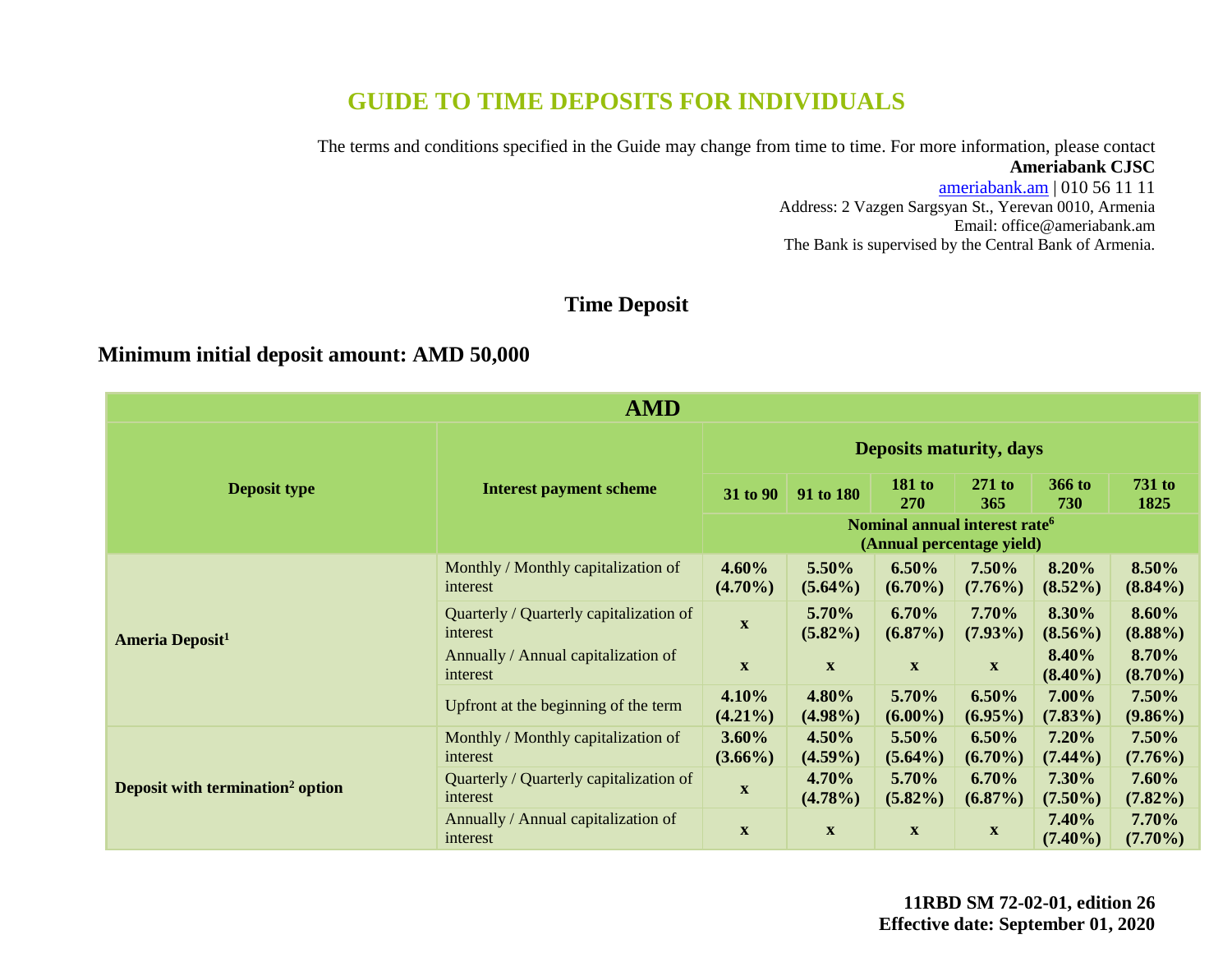|                                                                                      | Monthly / Monthly capitalization of<br>interest     | $\mathbf{X}$              | 5.20%<br>$(5.33\%)$       | 6.20%<br>$(6.38\%)$       | 7.20%<br>$(7.44\%)$       | 7.90%<br>$(8.19\%)$    | 8.20%<br>$(8.52\%)$    |
|--------------------------------------------------------------------------------------|-----------------------------------------------------|---------------------------|---------------------------|---------------------------|---------------------------|------------------------|------------------------|
| Deposit with top-up <sup>3</sup> option                                              | Quarterly / Quarterly capitalization of<br>interest | $\boldsymbol{\mathrm{X}}$ | 5.40%<br>$(5.51\%)$       | 6.40%<br>$(6.56\%)$       | 7.40%<br>$(7.61\%)$       | 8.00%<br>$(8.24\%)$    | 8.30%<br>$(8.56\%)$    |
|                                                                                      | Annually / Annual capitalization of<br>interest     | $\mathbf{X}$              | $\mathbf X$               | $\boldsymbol{\mathrm{X}}$ | $\mathbf X$               | 8.10%<br>$(8.10\%)$    | 8.40%<br>$(8.40\%)$    |
|                                                                                      | Monthly / Monthly capitalization of<br>interest     | $\boldsymbol{\mathrm{X}}$ | 5.20%<br>$(5.33\%)$       | 6.20%<br>$(6.38\%)$       | 7.20%<br>$(7.44\%)$       | 7.90%<br>$(8.19\%)$    | 8.20%<br>$(8.52\%)$    |
| Deposit with partial withdrawal <sup>4</sup> option                                  | Quarterly / Quarterly capitalization of<br>interest | $\mathbf{X}$              | 5.40%<br>$(5.51\%)$       | 6.40%<br>$(6.56\%)$       | 7.40%<br>$(7.61\%)$       | 8.00%<br>$(8.24\%)$    | 8.30%<br>$(8.56\%)$    |
|                                                                                      | Annually / Annual capitalization of<br>interest     | $\mathbf{X}$              | $\mathbf X$               | $\boldsymbol{\mathrm{X}}$ | $\mathbf X$               | 8.10%<br>$(8.10\%)$    | 8.40%<br>$(8.40\%)$    |
|                                                                                      | Monthly / Monthly capitalization of<br>interest     | $\mathbf{X}$              | 4.20%<br>$(4.28\%)$       | 5.20%<br>$(5.33\%)$       | 6.20%<br>$(6.38\%)$       | $6.90\%$<br>$(7.12\%)$ | 7.20%<br>$(7.44\%)$    |
| Deposit with top-up <sup>3</sup> and termination <sup>2</sup><br>options             | Quarterly / Quarterly capitalization of<br>interest | $\boldsymbol{\mathrm{X}}$ | 4.40%<br>$(4.47\%)$       | 5.40%<br>$(5.51\%)$       | 6.40%<br>$(6.56\%)$       | 7.00%<br>$(7.19\%)$    | 7.30%<br>$(7.50\%)$    |
|                                                                                      | Annually / Annual capitalization of<br>interest     | $\mathbf{X}$              | $\boldsymbol{\mathrm{X}}$ | $\boldsymbol{\mathrm{X}}$ | $\mathbf X$               | 7.10%<br>$(7.10\%)$    | 7.40%<br>$(7.40\%)$    |
| Deposit with partial withdrawal <sup>4</sup> and<br>termination <sup>2</sup> options | Monthly / Monthly capitalization of<br>interest     | $\mathbf X$               | 4.20%<br>$(4.28\%)$       | 5.20%<br>$(5.33\%)$       | 6.20%<br>$(6.38\%)$       | $6.90\%$<br>$(7.12\%)$ | 7.20%<br>$(7.44\%)$    |
|                                                                                      | Quarterly / Quarterly capitalization of<br>interest | $\mathbf{X}$              | 4.40%<br>$(4.47\%)$       | 5.40%<br>$(5.51\%)$       | 6.40%<br>$(6.56\%)$       | 7.00%<br>$(7.19\%)$    | 7.30%<br>$(7.50\%)$    |
|                                                                                      | Annually / Annual capitalization of<br>interest     | $\boldsymbol{\mathrm{X}}$ | $\boldsymbol{\mathrm{X}}$ | $\boldsymbol{\mathrm{X}}$ | $\boldsymbol{\mathrm{X}}$ | 7.10%<br>$(7.10\%)$    | 7.40%<br>$(7.40\%)$    |
| Deposit with top-up <sup>3</sup> and partial                                         | Monthly / Monthly capitalization of<br>interest     | $\boldsymbol{\mathrm{X}}$ | 4.90%<br>$(5.01\%)$       | 5.90%<br>$(6.06\%)$       | $6.90\%$<br>$(7.12\%)$    | 7.60%<br>$(7.87\%)$    | 7.90%<br>$(8.19\%)$    |
| withdrawal <sup>4</sup> options                                                      | Quarterly / Quarterly capitalization of<br>interest | $\mathbf{X}$              | 5.10%<br>$(5.20\%)$       | 6.10%<br>$(6.24\%)$       | 7.10%<br>$(7.29\%)$       | 7.70%<br>$(7.93\%)$    | $8.00\%$<br>$(8.24\%)$ |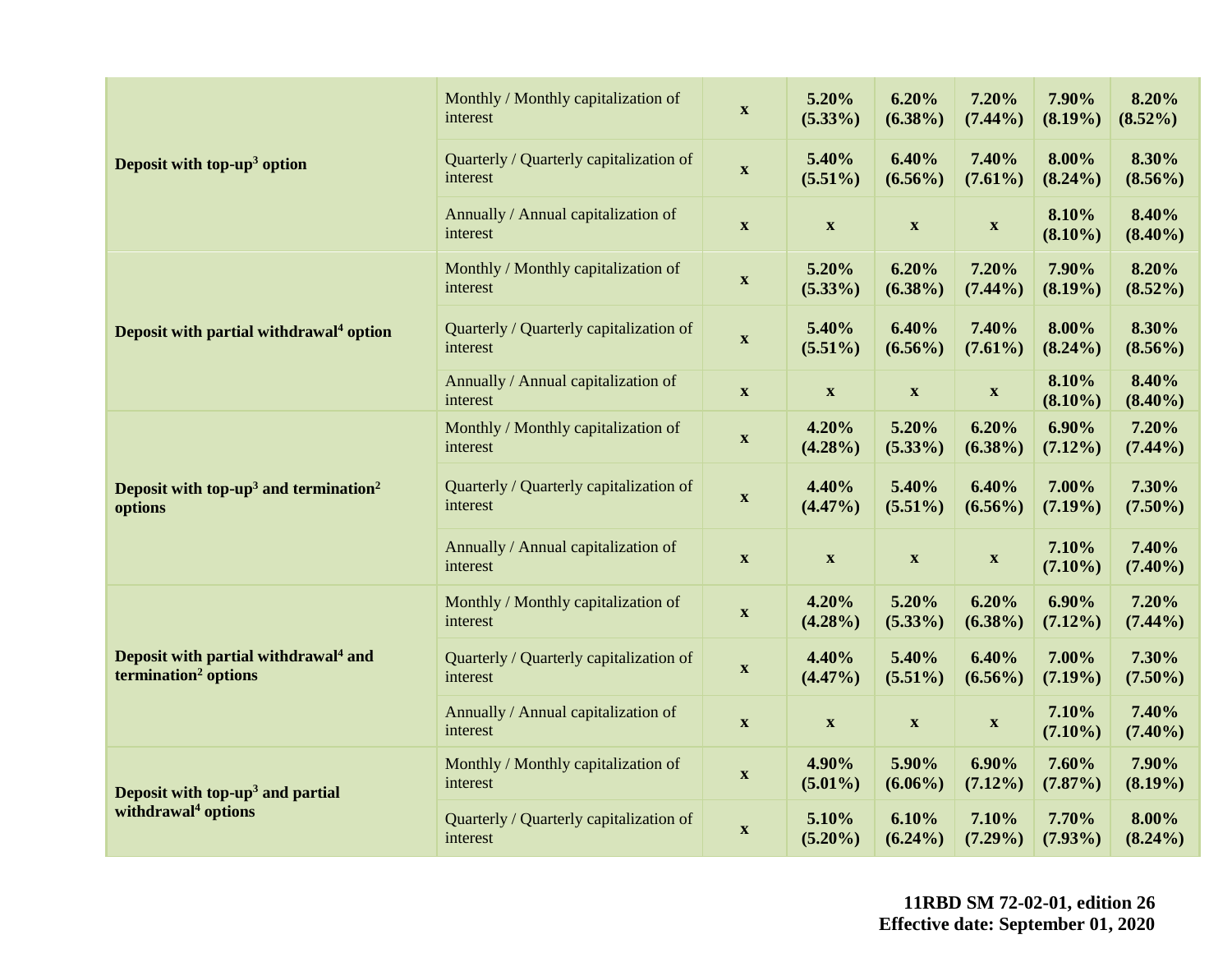|                                                                                                               | Annually / Annual capitalization of<br>interest     | $\mathbf X$               | $\mathbf{X}$        | $\mathbf{X}$        | $\mathbf{X}$        | 7.80%<br>$(7.80\%)$    | 8.10%<br>$(8.10\%)$    |
|---------------------------------------------------------------------------------------------------------------|-----------------------------------------------------|---------------------------|---------------------|---------------------|---------------------|------------------------|------------------------|
|                                                                                                               | Monthly / Monthly capitalization of<br>interest     | $\boldsymbol{\mathrm{X}}$ | 3.90%<br>$(3.97\%)$ | 4.90%<br>$(5.01\%)$ | 5.90%<br>$(6.06\%)$ | 6.60%<br>$(6.80\%)$    | $6.90\%$<br>$(7.12\%)$ |
| Deposit with top-up <sup>3</sup> , partial withdrawal <sup>4</sup><br>and<br>termination <sup>2</sup> options | Quarterly / Quarterly capitalization of<br>interest | $\mathbf X$               | 4.10%<br>$(4.16\%)$ | 5.10%<br>$(5.20\%)$ | 6.10%<br>$(6.24\%)$ | 6.70%<br>$(6.87\%)$    | 7.00%<br>$(7.19\%)$    |
|                                                                                                               | Annually / Annual capitalization of<br>interest     | $\mathbf X$               | $\mathbf{X}$        | $\mathbf X$         | $\mathbf X$         | $6.80\%$<br>$(6.80\%)$ | 7.10%<br>$(7.10\%)$    |
| Deposit with accumulation <sup>5</sup> option                                                                 | Monthly / Monthly capitalization of<br>interest     | $\mathbf{X}$              | $\mathbf X$         | $\mathbf X$         | $\mathbf X$         | 8.20%<br>$(8.52\%)$    | 8.50%<br>$(8.84\%)$    |
|                                                                                                               | Quarterly / Quarterly capitalization of<br>interest | $\mathbf X$               | $\mathbf X$         | $\mathbf X$         | $\mathbf X$         | 8.30%<br>$(8.56\%)$    | 8.60%<br>$(8.88\%)$    |
|                                                                                                               | Annually / Annual capitalization of<br>interest     | $\mathbf X$               | $\mathbf X$         | $\mathbf X$         | X                   | 8.40%<br>$(8.40\%)$    | 8.70%<br>$(8.70\%)$    |

#### **ATTENTION!**

**THE INTEREST IS ACCRUED TO THE DEPOSIT AMOUNT AT THE NOMINAL INTEREST RATE. THE ANNUAL PERCENTAGE YIELD SHOWS THE INCOME YOU CAN EARN IF YOU MAKE THE MANDATORY DEPOSIT PAYMENTS AND RECEIVE THE ACCRUED INTEREST WITH THE SELECTED FREQUENCY.** 

ANNUAL PERCENTAGE YIELD IS CALCULATED BY THE FOLLOWING FORMULA:

$$
A = \sum_{n=1}^{N} \frac{K_n}{\frac{D_n}{(1+i)^{\frac{D_n}{365}}}}
$$

where

- **i** is the narrowly defined effective rate (NDER)
- **Kn** is n number of cash flows from the Bank's perspective
- **N** is the number of cash flows related to that particular financial instrument
- **A** is the initial amount attracted or provided

**Dn** is the period of receiving the nth cash flows expressed in the days elapsed from the day of the first flow (the day of first flow being the day of attracting or issuing the amounts)

Where there is X in any cell of the table, the respective condition is not applicable to that deposit type.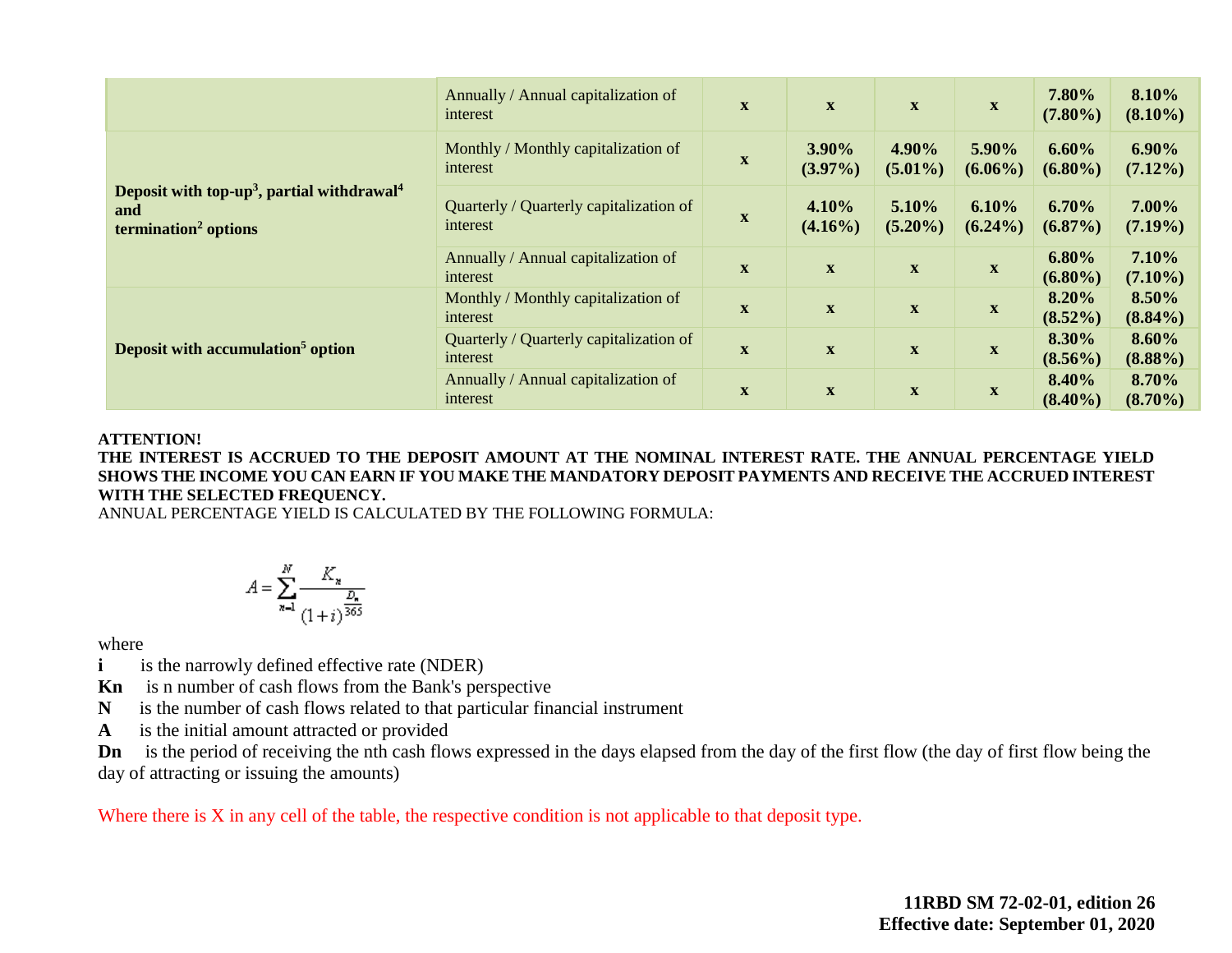**1AMERIA DEPOSIT** is a standard deposit where the depositors (or a third party) may not add to or withdraw amounts from the deposit account throughout the term of the deposit agreement.

<sup>2</sup>If the depositor terminates the deposit agreement before the due date, the bank shall recalculate the accrued interest at the rate applicable to the selected deposit for the actual number of days elapsed as of the termination date. Partial termination of the deposit is not allowed.

If the deposit is requested back within a 30-day period after the start date, interest is recalculated at an annual rate of 0.1%.

In this case, the option of "payment of interest upfront at the beginning of the term" is not applicable.

<sup>3</sup>The client may top up the deposited amount throughout the term except the last 3 months. Maximum allowed increase is 30% of initial deposit amount. If the deposit with a top-up option is renewed automatically, it will be considered a new deposit, and after the renewal the top-up restrictions shall apply in the same manner as they would apply to a new deposit with the same terms.

Funds transferred by third parties can be deposited in the name of the depositor provided the required details of deposit account are specified.

In this case, the option of "payment of interest upfront at the beginning of the term" is not applicable.

**<sup>4</sup>**The client can partially withdraw the deposited amount throughout the term except the first 3 months. Maximum allowed withdrawal is 30% of initial deposit amount. Interest accrued to the repaid amount shall not be recalculated.

If you withdraw a part of the deposit amount, we will provide you a deposit account statement. You will be required to confirm the receipt of the statement and actual decrease of the deposited amount with your signature.

In this case, the option of "payment of interest upfront at the beginning of the term" is not applicable.

**<sup>5</sup>**You may increase the deposit by up to AMD 10 million regardless of initially deposited amount. If the deposit with an accumulation option is renewed automatically, it will be considered a new deposit, and after the renewal the top-up restrictions shall apply in the same manner as they would apply to a new deposit. Funds transferred by third parties can be deposited in the name of the depositor provided the required details of deposit account are specified.

Top up, partial withdrawal and termination options are not applicable to cumulative deposits. Each client can have only one active deposit with accumulation option.

**<sup>6</sup>**+0.25% interest rate is applied for new AMD time deposits opened via Internet/Mobile Bank, except Premium and Partner deposits.

#### **Terms and conditions for deposits over AMD 2 billion or foreign currency equivalent are determined in accordance with applicable internal regulations of the Bank.**

#### **Additional benefits:**

 $\overline{a}$ 

We may, at our own discretion, provide to the depositor a loan or revolving or non-revolving line of credit on card (debit or credit) under the following conditions:

| <b>Currency</b>             | Interest rate                              | Loan (Line of credit) / Deposit (LTV) Ratio <sup>1</sup> |
|-----------------------------|--------------------------------------------|----------------------------------------------------------|
|                             |                                            |                                                          |
| Same as deposit currency    | Deposit rate $+4\%$                        | Up to $90\%$                                             |
| Other than deposit currency | The rate specified in Retail Lending Terms | Up to $70\%$                                             |

We will have the right to charge the amount of any overdue liabilities on credit card to the deposit account through direct debit (without prior consent of the depositor).

<sup>1</sup> Deposit amount used for calculation of the ratio does not include interest paid at the beginning of term.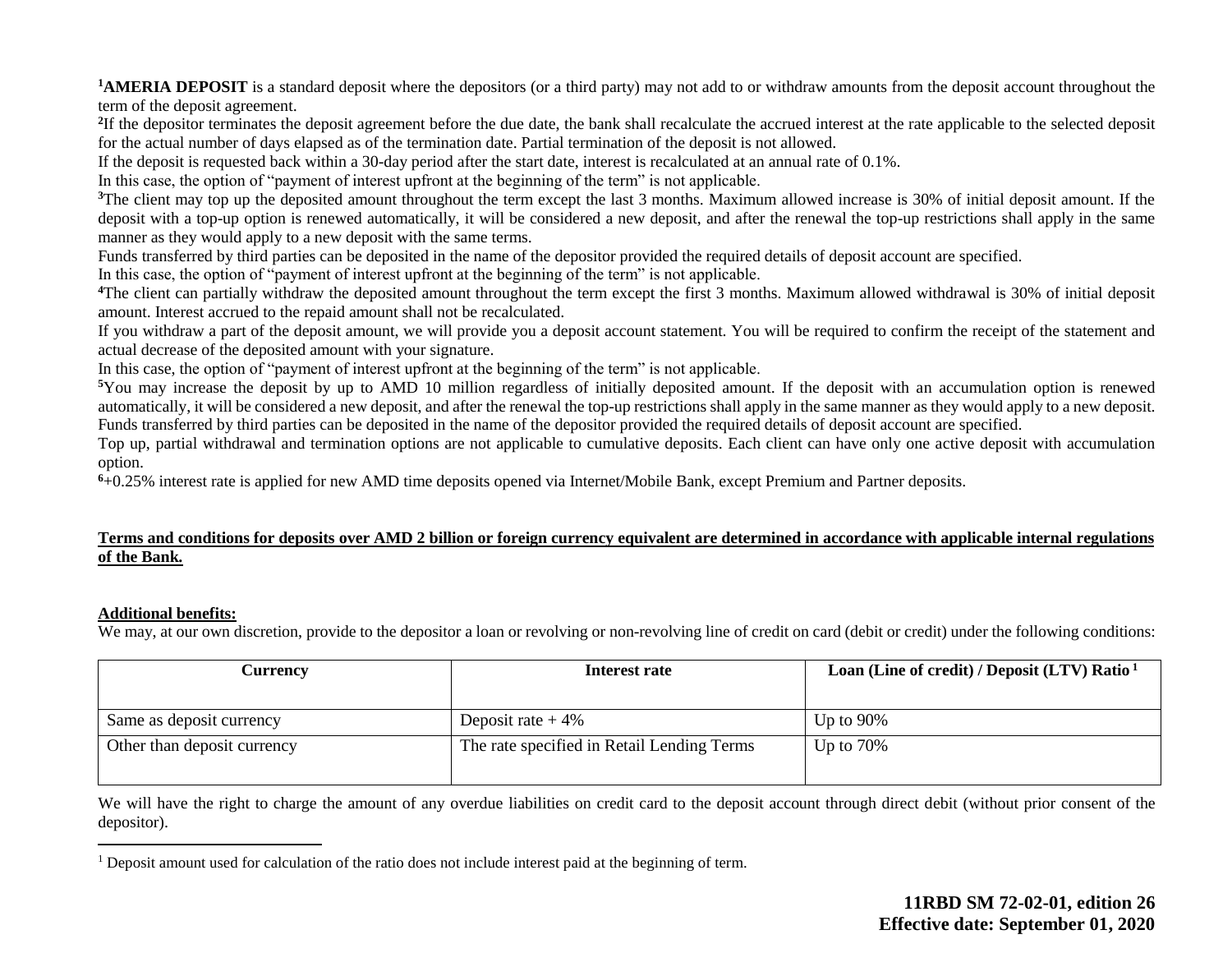### **Terms and Conditions**

- 1. The payment of deposit to the bank is documented by a written instrument, e.g. bank deposit application-agreement.
- 2. The deposit may be made in the name of a third party. Such another person may be a minor. The designated third party may obtain the depositor rights upon completing a respective application-form and presenting their claim to us based on the specified rights. If the designated beneficiary of the deposit is a minor, the latter may claim the deposited amount only when he/she reaches the age of 18. Before that the same rights may be exercised by the minor's legal representative(s). Before we receive the third party claim based on the depositor rights, the deposit may be administered only by the signatory of the Application-Agreement who had made the deposit, subject to the instructions and conditions specified in the Application-Agreement.
- 3. For the depositor wishing to make a time deposit we will open an account in AMD. If the time deposit is made in foreign currency, we will open an account in the deposit currency as well. In the latter case no account opening fee is charged.
- 4. Account maintenance tariffs and terms are availabl[e here.](https://ameriabank.am/content.aspx?id=openning+and+service+of+bank+accounts+(retail)&page=99&itm=account&lang=28)
- 5. The list of documents and information required for opening a bank account and making a deposit is available **[here](https://ameriabank.am/userfiles/file/Account_openning_required_documents_2.pdf)**.
- 6. Acting in accordance with the Republic of Armenia Law "On Combating Money Laundering and Terrorism Financing" we may request you to provide additional information and documents for the customer due diligence based on the "Know your customer" principle, as well as ask you additional questions during verbal communication (if required so).
- 7. Agreements, covenants, cooperation or memberships of the Bank may have direct impact on the consumers (for example, according to the agreement executed with the US under the Foreign Account Tax Compliance Act (FATCA) the financial institution may collect additional information to find out whether you are a US tax payer).
- 8. We will provide you the statements of your accounts through communication channels and at frequency agreed between you and us and/or in accordance with the Armenian laws and regulations. **YOU HAVE THE RIGHT TO COMMUNICATE WITH A FINANCIAL INSTITUTION VIA THE CHANNEL YOU PREFER: BY REGULAR POST OR EMAIL. EMAIL IS THE MOST CONVENIENT WAY TO GET INFORMATION. IT'S AVAILABLE 24/7, FREE FROM RISK OF LOSS OF INFORMATION STORED ON PAPER AND IS MORE CONFIDENTIAL.**

Account statements are subject to the following terms.

| $\vert$ Fee for provision of account statement                                                                                                  |                                                                |
|-------------------------------------------------------------------------------------------------------------------------------------------------|----------------------------------------------------------------|
| Provision of up to 1 year-old account statements, copies of account statements or<br>other documents kept in electronic form                    | Free                                                           |
| Provision of more than 1 year-old account statements or copies of account<br>statements or provision of other documents kept in electronic form | AMD 5,000,<br>VAT included<br>per annual statement per account |
| Provision of more than 1 year-old account statement or other electronic document,<br>by emailing to the customer without stamp                  | AMD 3,000,<br>VAT included<br>per annual statement per account |

| Fee for delivery of account statement |                                 |
|---------------------------------------|---------------------------------|
| By e-mail                             | Free                            |
| By post within Armenia                | AMD 1,000 monthly, VAT included |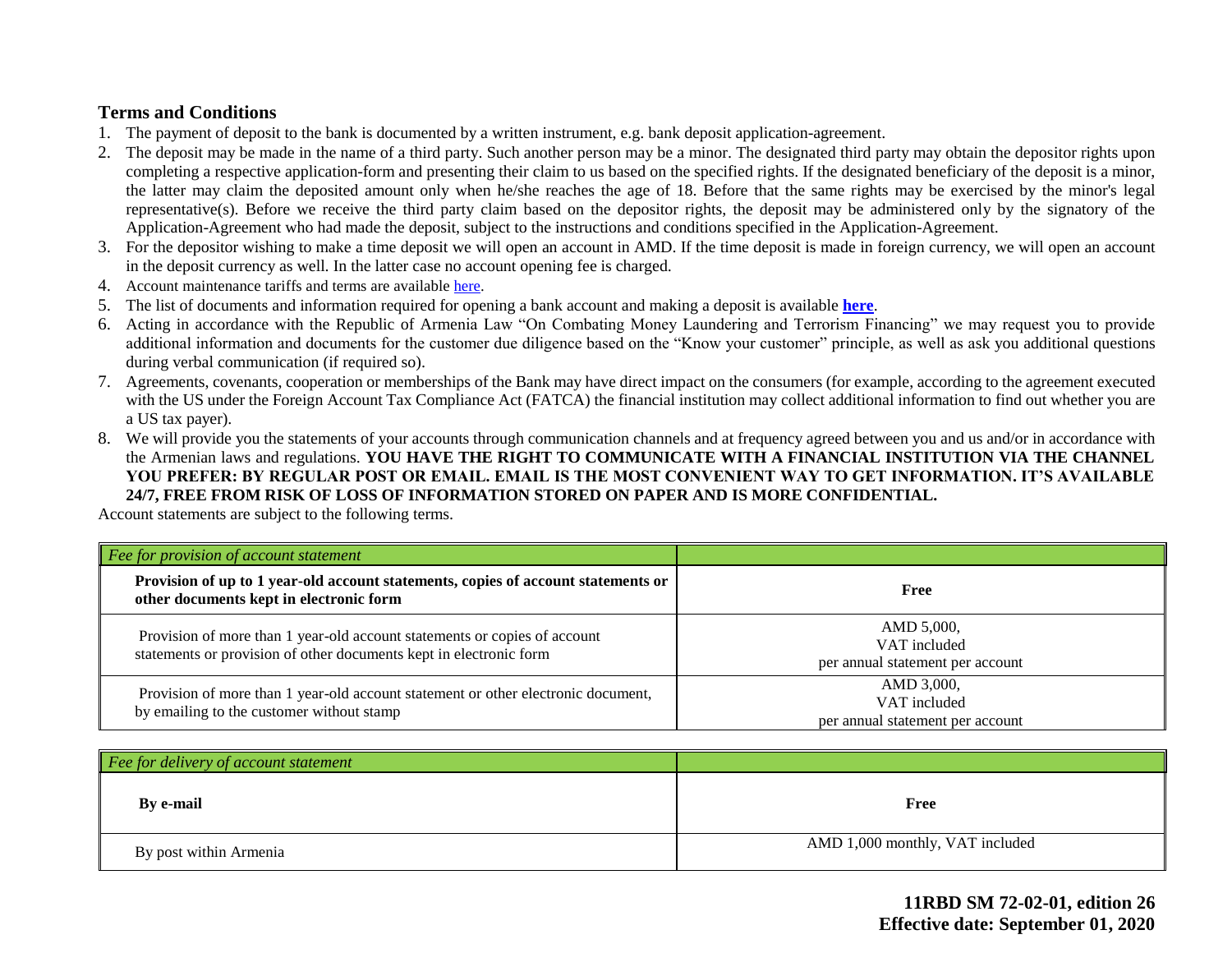- 9. The Bank calculates interest using 365 as denominator.
- 10. Interest is accrued for the calendar days within the period starting on the day the deposit amount is accepted by us until the day preceding the day when the amount is returned to the depositor or is withdrawn from the depositor's account for another reason.
- 11. The interest is taxable at 10% or 5% pursuant to the tax legislation of Republic of Armenia or Nagorno Karabakh, respectively.
- 12. The interest may be paid according to the one of the following schemes as defined in the deposit agreement:

**7.1. Monthly payment:** interest is credited to the depositor's account on monthly basis from the deposit start date. Before payment of interest we will withhold the income tax.

**7.2. Monthly capitalization of interest**: net interest (after tax) is accrued to the deposit principal every month to the start date of the deposit or on the first banking day after that. Interest for each subsequent period is accrued to the sum of the previous month's interest and the principal.

**7.3. Quarterly payment:** interest is credited to the depositor's bank account on quarterly basis on the last day of the quarter. Before payment of interest we will withhold the income tax.

**7.4. Quarterly capitalization of interest**: net interest (after tax) is accrued to the deposit principal once a quarter to the start date of the deposit or on the first banking day after that. Interest for each subsequent period is accrued to the sum of the previous month's interest and the principal.

**7.5. Annual payment:** interest is accrued from the deposit start date and is credited to the depositor's account on annual basis on the last day of the year. Before payment of interest we will withhold the income tax.

**7.6. Annual capitalization of interest**: net interest (after tax) is accrued to the deposit principal once a year to the start date of the deposit or on the first banking day after that. Interest for each subsequent period is accrued to the sum of the previous month's interest and the principal.

**7.7. Interest payment upfront at the beginning of the term:** the interest for the entire term of the deposit is paid to the depositor's account upfront on the day the deposit was made. Before payment of interest we will withhold the income tax.

- 13. We will not, at our sole initiative and discretion, decrease the interest rate defined by the application-agreement during the deposit term.
- 14. The deposit application-agreement may be extended in cases and manner provided for thereby and Terms and Conditions of Deposits for Individuals.
- 15. We will repay the deposit, whether in whole or in part, forthwith upon request of the depositor. If the client terminates the deposit before the due date, we will recalculate and repay the amount based on the depositor's application. In this case, we will pay interest at a 0.1% annual interest rate instead of the rate defined by the deposit agreement. Any interest already paid that should have been charged back after recalculation shall be charged to the principal amount of deposit after deduction of interest calculated at 0.1% annual interest rate. This clause is applicable unless otherwise defined by deposit terms and/or deposit agreement.
- 16. If the depositor does not request to return the deposit amount upon the expiry of the deposit, then based on the option selected by the depositor in the applicationagreement either (i) the agreement is prolonged according to the terms specified therein and the rates effective in the bank at that moment, or (ii) the deposit is transferred to the depositor's bank account subject to applicable rates and fees.
- 17. In case of the depositor's decease, accrual of interest will continue until expiry of deposit agreement, after which we will transfer the deposit and accrued interest to the depositor's account. In this case, these amounts will be transferred to the heirs of the depositor upon submission of properly perfected and executed documents on property rights testifying to the fact of inheritance.
- 18. Repayment of deposits is guaranteed by the Deposit Guarantee Fund (location: 15 Khorenatsi St., 0010, Yerevan, Elite Plaza Business Center)in accordance with the Law of the Republic of Armenia "On Guarantee of Remuneration of Bank Deposits of Individuals". The Law defines the following terms of deposit guarantee:
	- For deposits in AMD only, the guarantee coverage is AMD 10.0 million.
	- For deposits in foreign currency only, the guarantee coverage is AMD 5.0 million.
	- For deposits both in AMD and foreign currency where the AMD-denominated deposit exceeds AMD 5.0 million, the guarantee coverage is up to AMD 10.0 million for AMD-denominated amount only.

 $\overline{a}$ 

<sup>2</sup> The delivery is by regular mail.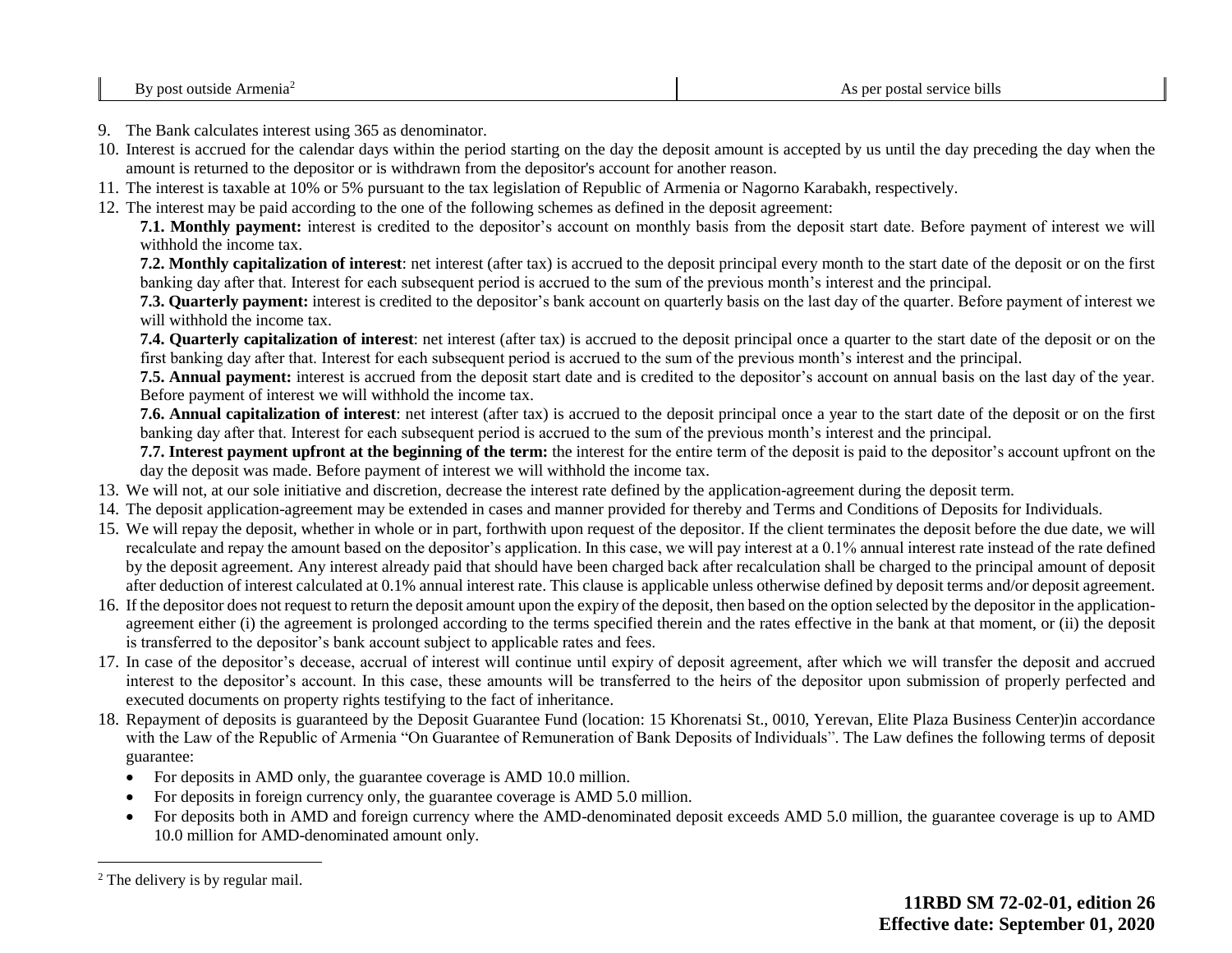• For deposits both in AMD and foreign currency where the AMD-denominated deposit amount is less than AMD 5.0 million, the guarantee coverage is 100% for AMD deposit + difference between AMD 5.0 million and reimbursed amount in AMD for foreign currency deposit.

#### Note, that

- all AMD deposits with the Bank are considered one AMD deposit.
- all foreign currency deposits with the Bank are considered one foreign currency deposit.
- 19. Any disputes and disagreements arising out of or in connection with the deposit application-agreement shall be resolved in accordance with the laws and regulations of the Republic of Armenia.
- 20. Your right to manage the funds on the account cannot be restricted, except where (i) funds are blocked or restricted or transactions through account suspended in accordance with the laws and regulations of the Republic of Armenia by request of the Service for Compulsory Execution of Judicial Acts or tax authorities based on court ruling or award, or (ii) this is envisaged by other agreements entered into by and between you and the Bank or by Republic of Armenia laws and regulations.
- 21. Funds on the account can be withdrawn without the client's instruction by request of the Service for Compulsory Execution of Judicial Acts and tax authorities based on court ruling or award, as well as in cases provided for by applicable Armenian laws and agreements entered into between the Bank and the client.
- 22. Terms and conditions of distance banking are presented in [General Terms and Conditions of Provision of Banking Services to Individuals,](https://ameriabank.am/content.aspx?id=openning+and+service+of+bank+accounts+(retail)&page=99&itm=account&lang=28) clause 3.
- 23. To find out more about the service network of the Bank, location and open hours of the branches, please clic[k here.](https://ameriabank.am/infrastructure.aspx?lang=28) Disagreements and disputes arising out of a property claim of which the value is within AMD 10,000,000 or foreign currency equivalent may be settled through the Financial System Mediator.**Attention!** Individuals are entitled to submit their claims arising out of the transaction between the financial institution and the consumer to the **[Financial System Mediator](https://ameriabank.am/Page.aspx?id=423&lang=33)**. Ameriabank has waived its right to dispute the decisions of the Financial System Mediator which is applicable only in relation to the claims, where the amount of the property claim does not exceed AMD 250,000 or its equivalent in another currency, and the amount of transaction does not exceed AMD 500,000 or its equivalent in another currency.
- 24. ATTENTION! "YOUR FINANCIAL DATABASE" IS AN ELECTRONIC SYSTEM AIMED AT FACILITATING SEARCHING AND COMPARISON OF THE SERVICES OFFERED TO INDIVIDUALS AND MAKING THE CHOICE EASIER FOR YOU. You may access the website at www.fininfo.am.

| <b>Example 1.</b>                 |                                                                               |
|-----------------------------------|-------------------------------------------------------------------------------|
| Deposit type:                     | Ameria Deposit                                                                |
| <b>Currency:</b>                  | AMD                                                                           |
| Term and interest payment scheme: | 366 days, with the interest payable upfront at the beginning of the term      |
| <b>Deposit amount:</b>            | AMD 100,000                                                                   |
| Annual simple interest rate:      | 7.5%                                                                          |
| Deposit start date:               | 01/06/2020                                                                    |
| <b>Maturity:</b>                  | 02/06/2021                                                                    |
| Interest payment date:            | 01/06/2020                                                                    |
|                                   | (the deposit will be effective for 366 days, the deposit payment date is left |
|                                   | <i>out</i> )                                                                  |
| Interest to be paid               | $100,000 * 7.5/100/365 * 366 = 7,520.55$ AMD                                  |
| Net interest to be paid           | $7,520.55 - 7,520.55 * 10/100 = 6,768.50$ AMD                                 |
| (less $10\%$ income tax)          |                                                                               |

| <b>Example 2.</b>                 |                                                                          |
|-----------------------------------|--------------------------------------------------------------------------|
| <b>Deposit type:</b>              | Ameria Deposit with partial withdrawal option                            |
| Currency:                         | AMD                                                                      |
| Term and interest payment scheme: | 181 days, preferred interest payment scheme is quarterly capitalization. |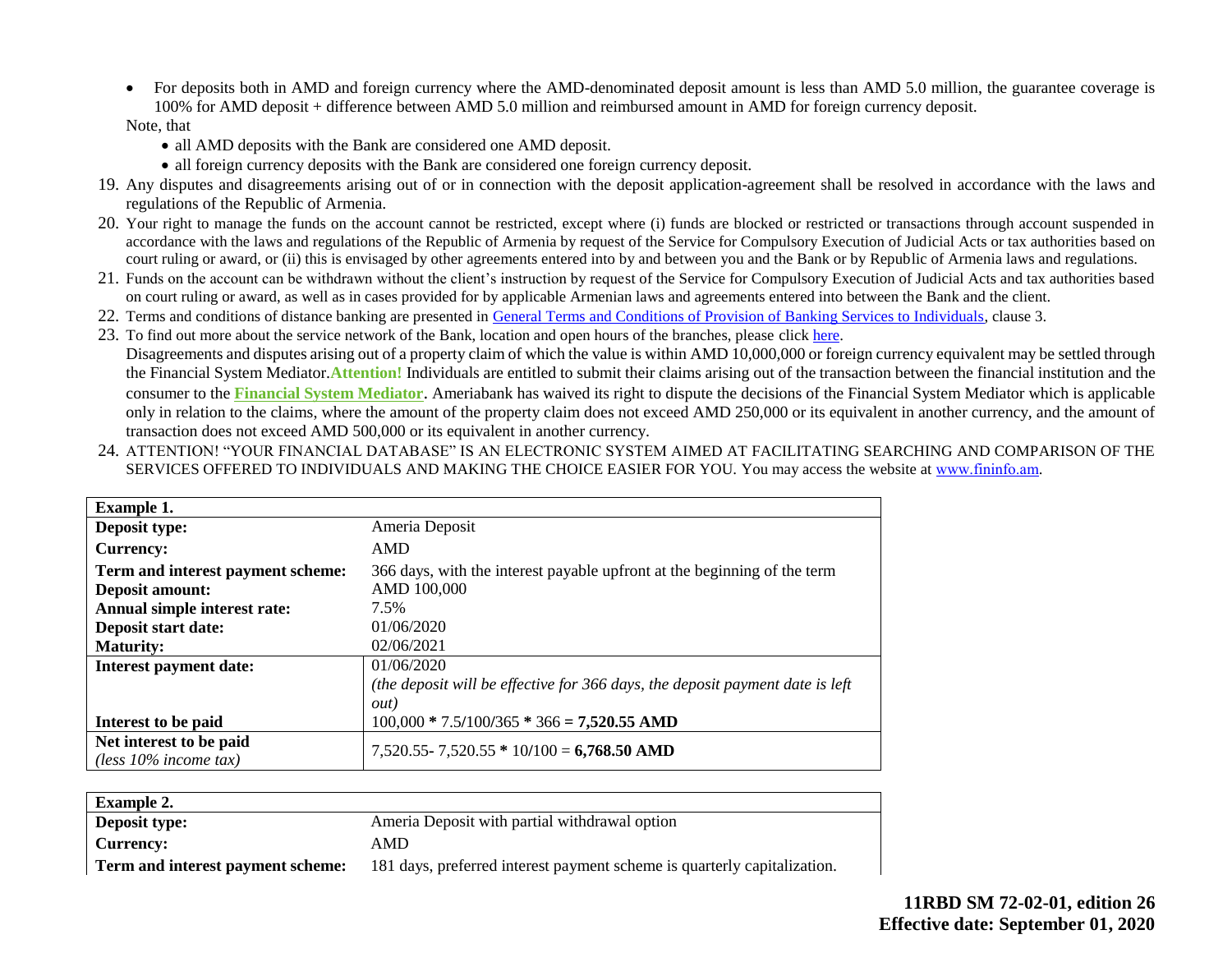| <b>Deposit amount:</b>                              | AMD 100,000                                                               |
|-----------------------------------------------------|---------------------------------------------------------------------------|
| Annual simple interest rate:                        | 6.9%                                                                      |
| <b>Deposit start date:</b>                          | 01/06/2020                                                                |
| <b>Maturity:</b>                                    | 29/11/2020                                                                |
| <b>First interest capitalization date:</b>          | 29/08/2020                                                                |
|                                                     | (the deposit will be effective for 90 days)                               |
| Interest to be paid                                 | $100,000 * 6.9/100/365 * 90 = 1,701.37$ AMD                               |
| Net interest to be paid                             | $1,701.37 - 1,701.37 * 10/100 = 1,531.23$ AMD                             |
| (less $10\%$ income tax)                            |                                                                           |
| <b>Deposit principal</b>                            | $100,000 + 1,531.23 = 101,531.23$ AMD                                     |
|                                                     | On November 30, 2020, the depositor withdrew AMD 21,531.23.               |
| Second interest capitalization date:                | 29/11/20                                                                  |
|                                                     | (the deposit will be effective for 91 days (payment date is counted out), |
|                                                     | during which the deposit principal will be AMD 101,531.23 for 1 day and   |
|                                                     | AMD 80,000.00 for the remaining 90 days)                                  |
| Interest to be paid                                 | $(101,531.23 * 6.9/100/365 * 1) + (80,000 * 6.9/100/365 * 90) = 19.19 +$  |
|                                                     | $1,361.10 = 1,380.29$ AMD                                                 |
| Net interest to be paid<br>(less $10\%$ income tax) | $1,380.29 - 1,380.29*10/100 = 1,242.26$ AMD                               |

| <b>Example 3.</b>                                   |                                                                   |
|-----------------------------------------------------|-------------------------------------------------------------------|
| Deposit type:                                       | Ameria Deposit with termination and top-up options                |
| <b>Currency:</b>                                    | <b>USD</b>                                                        |
| Term and interest payment<br>scheme:                | 271 days, preferred interest payment scheme is quarterly payment. |
| <b>Deposit amount:</b>                              | <b>USD 10,000</b>                                                 |
| Annual simple interest rate:                        | 2.2%                                                              |
| Deposit start date:                                 | 01/06/2020                                                        |
| <b>Maturity:</b>                                    | 27/02/2021                                                        |
| First interest payment date:                        | 29/08/2020                                                        |
|                                                     | (the deposit will be effective for 90 days)                       |
| Interest to be paid                                 |                                                                   |
|                                                     | $10,000 * 2.2/100/365 * 90 = 54.25$ USD                           |
| Net interest to be paid<br>(less $10\%$ income tax) | 54.25 - 54.25 * 10/100 = 48.82 USD                                |
| Second interest payment date:                       | 27/11/2020                                                        |
|                                                     | (the deposit will be effective for 90 days)                       |
|                                                     |                                                                   |
| Interest to be paid                                 |                                                                   |
|                                                     | $10,000 * 2.2/100/365 * 90 = 54.25$ USD                           |
| Net interest to be paid<br>(less $10\%$ income tax) | 54.25 - 54.25 * 10/100 = 48.83 USD                                |